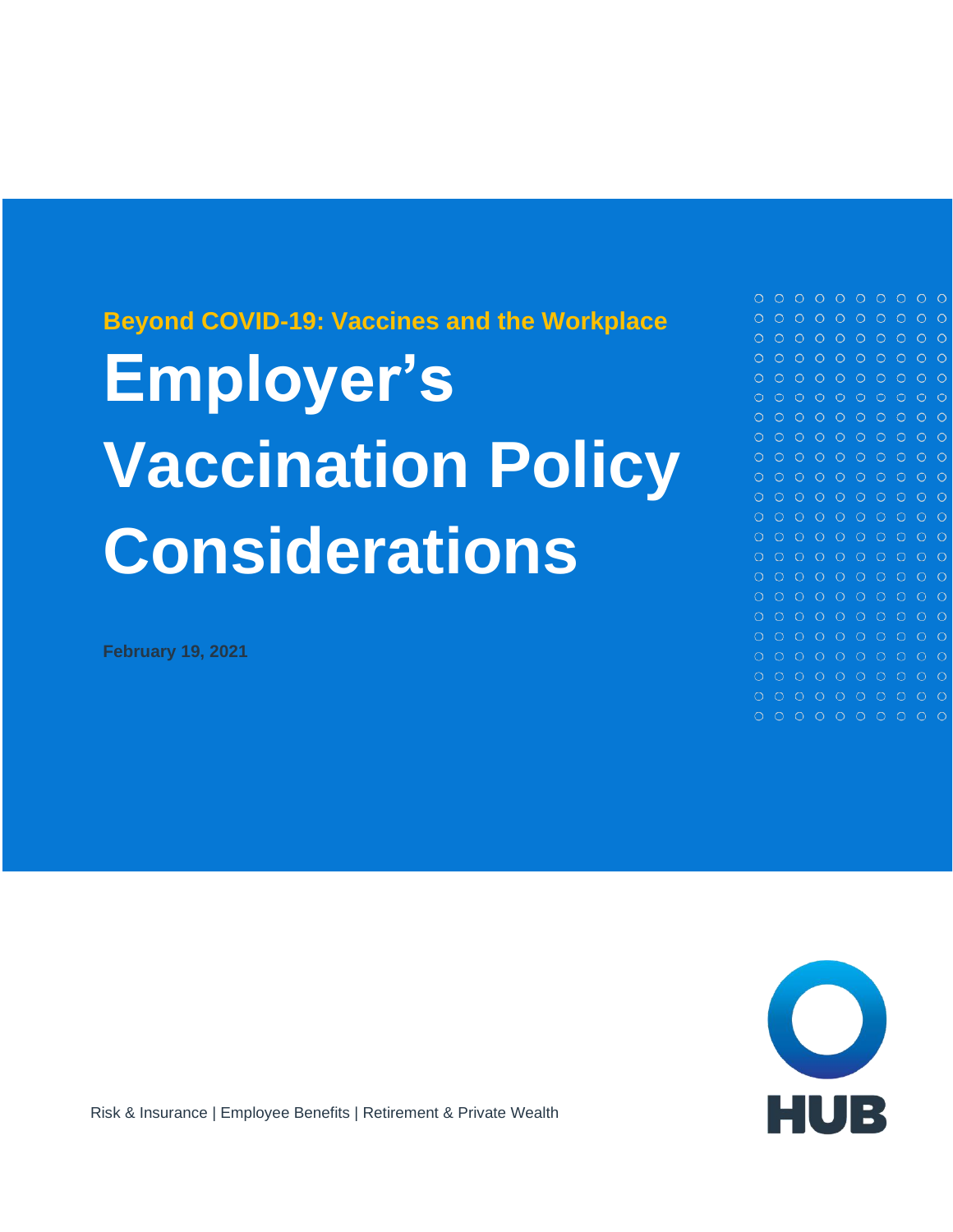# **Table of Contents**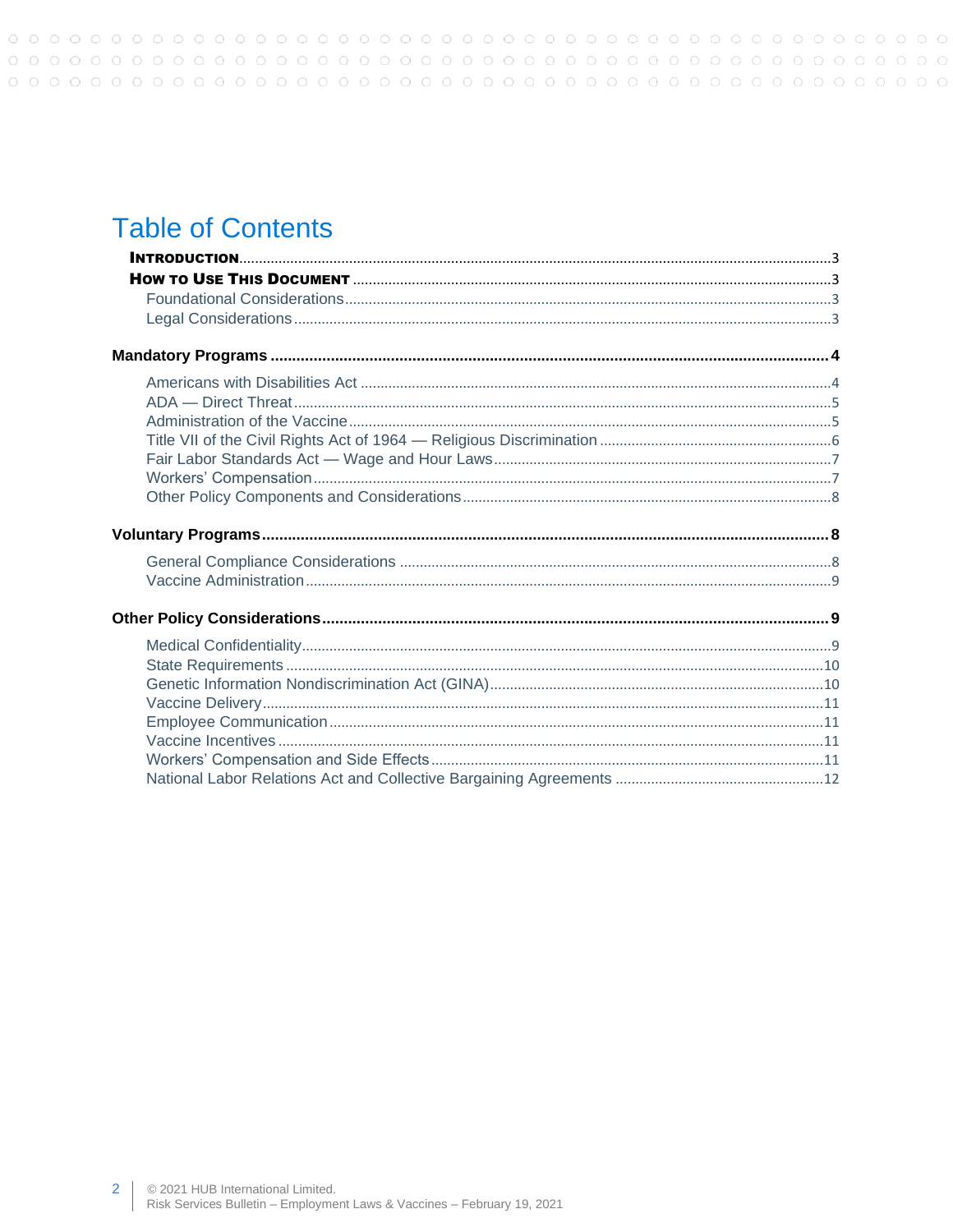# Will You Mandate, Motivate, or Educate?

# <span id="page-2-0"></span>Introduction

The employer's approach to vaccines in the workplace can be wrought with various culture, people, and compliance considerations. The [CDC has issued vast guidance regarding employer vaccination](https://www.cdc.gov/coronavirus/2019-ncov/vaccines/recommendations/essentialworker/workplace-vaccination-program.html#:~:text=Employer%20Vaccine%20Mandates%20and%20Proof%20of%20Vaccination&text=If%20an%20employer%20requires%20employees,as%20part%20of%20the%20proof.)  [communications and programs in the workplace](https://www.cdc.gov/coronavirus/2019-ncov/vaccines/recommendations/essentialworker/workplace-vaccination-program.html#:~:text=Employer%20Vaccine%20Mandates%20and%20Proof%20of%20Vaccination&text=If%20an%20employer%20requires%20employees,as%20part%20of%20the%20proof.) – many of those links are included throughout this document. We generally recommend that employers develop written policies and protocols that include (but may not be limited to) the considerations detailed in this document. This self-inventory document is designed to supplement the [HUB Back to Business Playbook](https://www.hubinternational.com/blog/2020/05/back-to-business-playbook-ebook/) and the [COVID](https://www.hubinternational.com/blog/2020/11/covid-workplace-safety-self-inventory/,)  [Workplace Health and Safety Self Inventory.](https://www.hubinternational.com/blog/2020/11/covid-workplace-safety-self-inventory/,)

# <span id="page-2-1"></span>How to Use This Document

We have created this document as a self-inventory for employers. The document is divided by nature of the vaccination approach – Mandatory vs. Voluntary. In each section we provide questions that employers should consider addressing associated with the applicable vaccination approach. We have also provided some employer tips.

Throughout this document we address many important employer considerations that are often also addressed by various government agencies such as the Centers for Disease Control (CDC), Department of Labor (DOL), and the Equal Employment Opportunity Commission (EEOC). We have placed links to the applicable guidance throughout this document for your easy reference. While the EEOC has issued guidance regarding vaccines under federal law, states may interpret their own employment laws in a manner that is more protective of employees. Employers should ensure they consult with outside legal counsel before implementing a mandatory or voluntary vaccine program.

## <span id="page-2-2"></span>**Foundational Considerations**

- **Culture** What approach will your culture sustain?
- **Cost** Administration costs can vary what can your budget withstand?
- **Compliance** (legal) The compliance considerations can be complex are you prepared to manage a vaccination compliance program?
- **Recruitment and retention** Will your vaccination program have an impact on your recruitment and retention efforts?

## <span id="page-2-3"></span>**Legal Considerations**

- $\circ$  Currently, the only vaccines available are under an [EUA \(Emergency Use Authorization\)](https://www.fda.gov/vaccines-blood-biologics/vaccines/emergency-use-authorization-vaccines-explained) and do not have full FDA approval. With respect to EUA-vaccines, the FDA has a regulatory obligation to ensure that potential recipients of such vaccines are informed of the known benefits and risks and have the option to accept or refuse it for any reason. As long as the EUAs are in effect, this right to refuse directly conflicts with an employer-mandated program and exposes the employer to more legal uncertainty and risk.
- $\circ$  Do you employ 15 or more employees on its payroll for 20 or more calendar workweeks (which do not need to be consecutive) in either the current or preceding calendar year (Title VII, ADA, and GINA)?
- $\circ$  Have you demonstrated a legitimate business interest to substantiate your vaccination program?
- Have you demonstrated a legitimate business interest to substantiate your vaccination  $\overline{O}$ program?
- Have you clearly explained the company's justification for the policy including the  $\overline{O}$ background and basis for the policy and approach?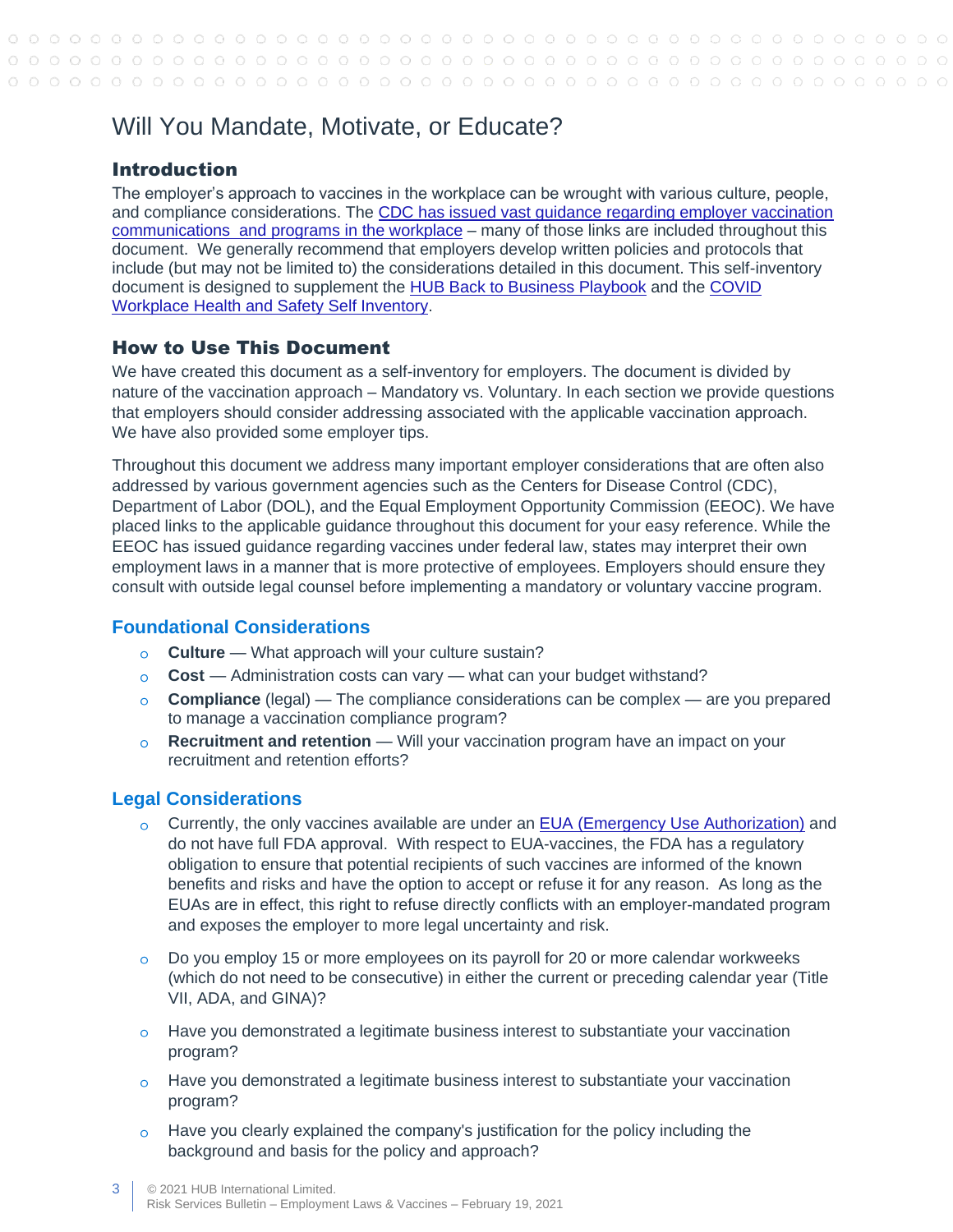# <span id="page-3-0"></span>Mandatory Programs

Have you developed a written policy that provides avenues for employees to seek an accommodation on the basis of their religion [\(Title VII of the Civil Rights Act –](https://www.eeoc.gov/religious-discrimination) Religion) and/or health condition (i.e. [Americans with Disabilities Act\)](https://www.eeoc.gov/laws/guidance/enforcement-guidance-reasonable-accommodation-and-undue-hardship-under-ada)?

# <span id="page-3-1"></span>**Americans with Disabilities Act**

- $\circ$  Do you have current knowledge of an employee with a health condition that may qualify under the ADA?
- Do any of the following apply to the employee:  $\Omega$ 
	- A physical or mental impairment that [substantially limits](http://us.practicallaw.thomsonreuters.com/Document/Id168f3b9ef2911e28578f7ccc38dcbee/View/FullText.html?originationContext=document&vr=3.0&rs=cblt1.0&transitionType=DocumentItem&contextData=(sc.Default)) one or more [major life](http://us.practicallaw.thomsonreuters.com/Document/I0f9fbee9ef0811e28578f7ccc38dcbee/View/FullText.html?originationContext=document&vr=3.0&rs=cblt1.0&transitionType=DocumentItem&contextData=(sc.Default))  [activities](http://us.practicallaw.thomsonreuters.com/Document/I0f9fbee9ef0811e28578f7ccc38dcbee/View/FullText.html?originationContext=document&vr=3.0&rs=cblt1.0&transitionType=DocumentItem&contextData=(sc.Default)) of an individual (that is, an actual disability).
	- A record of this kind of impairment.
	- Being [regarded as](http://us.practicallaw.thomsonreuters.com/Document/Id168f3bcef2911e28578f7ccc38dcbee/View/FullText.html?originationContext=document&vr=3.0&rs=cblt1.0&transitionType=DocumentItem&contextData=(sc.Default)) having such an impairment (for which the ADA's reasonable accommodation requirements do not apply).
- Can the employee perform the essential functions of the job with or without a reasonable accommodation?
- Are your prepared to proactively reach out to these employees?  $\Omega$
- Have your developed and communicated an avenue for an employee to request a  $\overline{O}$ reasonable accommodation?

*Employer Tip: Remember there are no magic words – the employer's obligations are triggered by knowledge of a qualified employee with a condition that may qualify under the ADA*

Have you established an approach for the *interactive process* in response to a request for an accommodation? Are your employees trained on how to engage in the interactive process?

*Employer Tip: The ADA permits requests for reasonable documentation of the disability*

*Employer Tip: Workers with disabilities under the ADA do not have the right to the accommodation of their choice, but rather to a "reasonable accommodation," one that "reasonably" accommodates their disability, and that does not impose an "undue hardship"* on an employer. For example: Remote work arrangements, additional personal *protective equipment (PPE), moving an employee's work location either within the worksite or to another worksite, modifying an employee's non-essential job duties, and/or temporary reassignments. Additionally, in certain situations a leave of absence in and of itself can be considered a "reasonable accommodation."*

 $\alpha$ Do you have an ADA compliant form that the employee can provide to his/her health care provider to obtain ADA allowed medical information?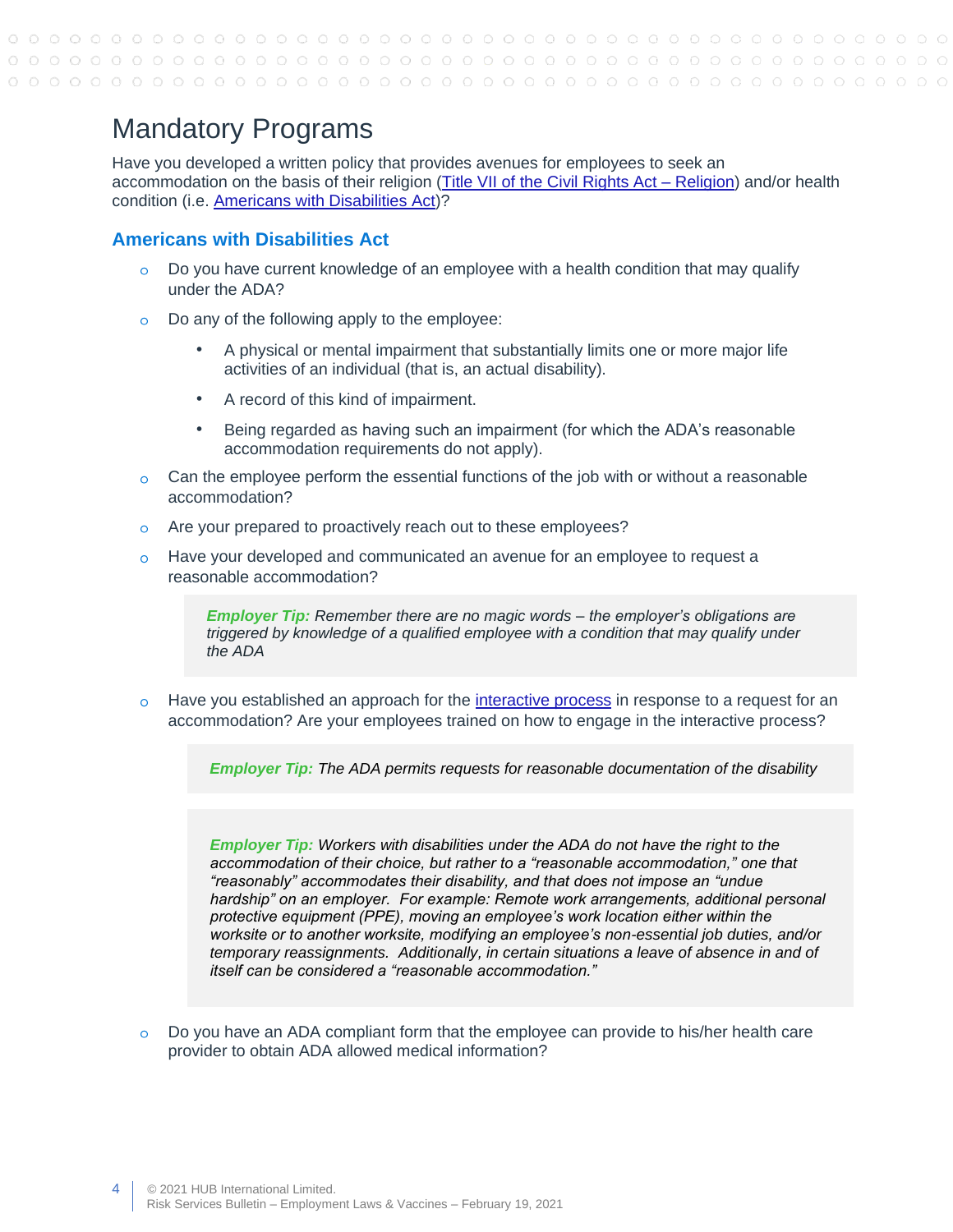# <span id="page-4-0"></span>**ADA — Direct Threat**

 $\circ$  Have you determined whether an unvaccinated worker who enters the workplace poses a direct threat to the health and safety of others?

> *Employer Tip: A "direct threat" under the ADA is based on an individualized assessment of the individual's present ability to safely perform the essential functions of the job.*

- **Direct Threat Analysis:** Have you conducted an individualized assessment of the following  $\Omega$ factors to determine if a direct threat exists?
	- The duration of the risk
	- The nature and severity of the potential harm
	- The likelihood of the potential harm occurring
	- The imminence of the potential harm
- **Employee Individualized Assessment:** Have you conducted an individualized assessment based on a reasonable medical judgment about the employee's disability using the most current medical knowledge and the best available objective evidence, which may include:
	- the severity of the pandemic in a particular area;
	- the employee's own health;
	- the employee's particular job duties;
	- the likelihood of an individual being exposed to the virus at the worksite; and
	- measures that the employer is taking to protect all workers.

*Employer Tip: If the employer determines that an unvaccinated worker who enters the workplace represents a direct threat, the employer should engage in the interactive process with the employee to determine if there is a reasonable accommodation that will eliminate the direct threat and allow the employee to perform the essential functions of the job.*

#### <span id="page-4-1"></span>**Administration of the Vaccine**

- $\circ$  Will you administer the vaccine yourself? Have you analyzed the pros and cons of administering the vaccine yourself?
- $\circ$  Or will you contract with a third-party to come onsite?
- Are the vaccine related screening inquiries "job-related and consistent with business  $\Omega$ necessity"?

*Employer Tip: Necessary pre-vaccine screening questions are likely to elicit medical information and/or information about a disability. This includes questions regarding medical reasons that may prevent the person from receiving the vaccination and/or indicate that the individual should receive the vaccine from the person's physician or in a hospital setting.*

*Employer Tip: To comply with the ADA, employers (including vendors with which they contract) may only ask employees these questions if doing so is job-related and consistent with business necessity. Therefore, an employer that requires an employee to receive a COVID-19 vaccination administered by the employer or contractor must ensure the medical questions are necessary for administration of the vaccine (and nothing more)*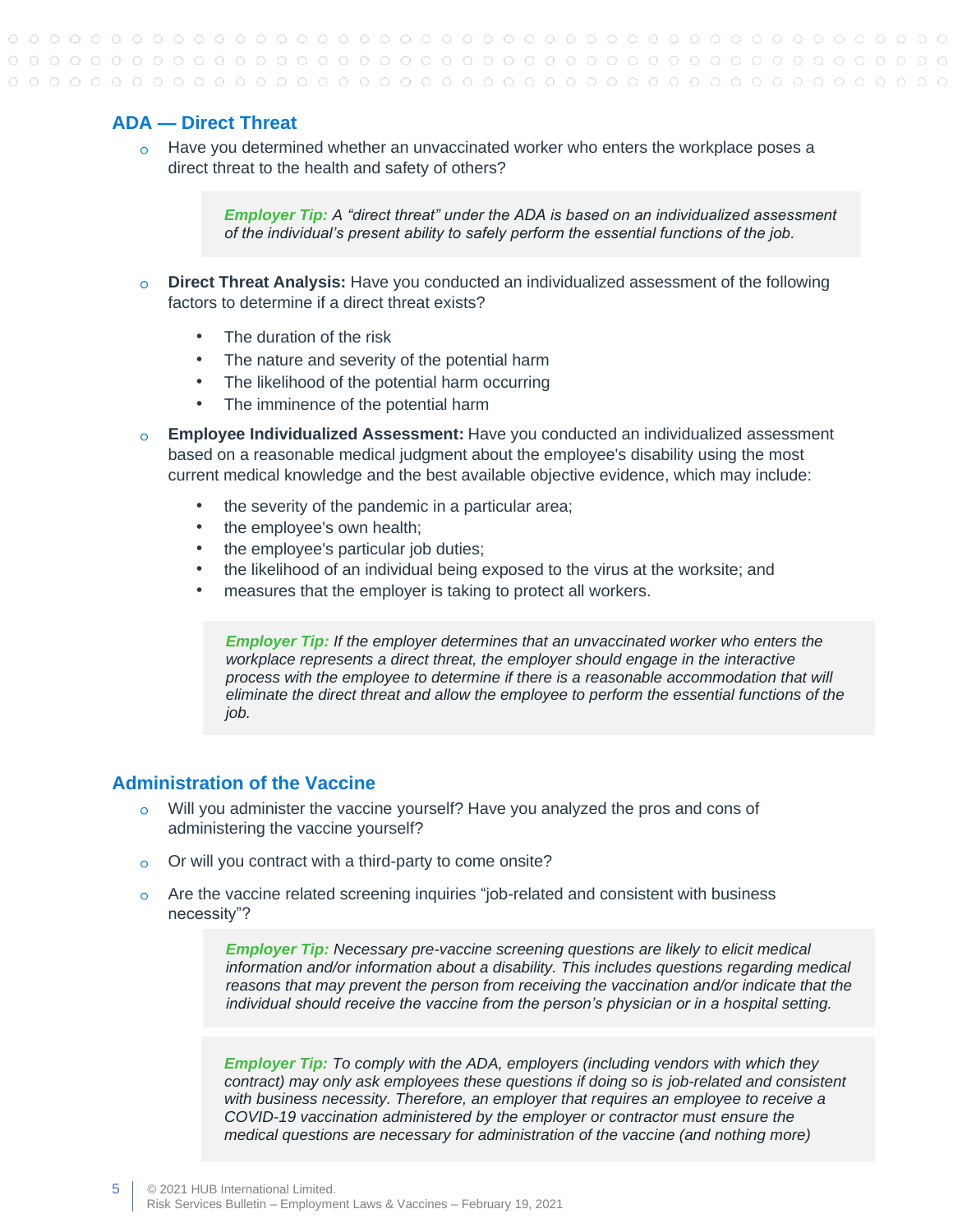- $\circ$  Onsite administration of the vaccine: have you established a process to ensure the privacy of the employee during the administration of the vaccine (i.e. in a location where others can't hear the conversation between the health care provider and the employee)?
- Have you established a process to ensure the privacy of all medical information and records  $\overline{O}$ obtained during the vaccination process (regardless of vaccination location) (see confidentiality of medical information below)?

# <span id="page-5-0"></span>**Title VII of the Civil Rights Act of 1964 — Religious Discrimination**

- o Does your policy provide for an accommodation for individuals who have a sincerely held religious belief that conflicts with a vaccination requirement?
- $\circ$  Have you established a process to discuss with employees the conflicting religious belief and potential solutions to remove the conflict?
- Does the person having the discussion with the employee understand the EEOC's guidance  $\Omega$ and the employer's obligations regarding a "sincerely held" religious belief?

*Employer Tip: The EEOC instructs "because the definition of religion is broad and protects beliefs and practices with which the employer may be unfamiliar, the employer should ordinarily assume that an employee's request for religious accommodation is based on a sincerely-held religious belief."*

Does your policy include a process that includes requesting supporting documentation from  $\overline{O}$ employees?

*Employer Tip: Ordinarily assume that an employee's request for religious accommodation is based on a sincerely held religious belief, practice, or observance.*

Do you have an objective basis for questioning either the religious nature of a particular  $\Omega$ belief, practice, or observance, or the sincerity of a particular belief, practice, or observance?

*Employer Tip: The EEOC has suggested that if the employer has an objective basis to question the nature or sincerity of the religious practice or belief, it would be justified in requesting additional information.*

*Employer Tip: The "religious" nature of a belief or practice, the "sincerity" of an employee's stated religious belief is usually not in dispute. Employers may consider* 

- 1. The employee has behaved consistently with the belief;
- 2. The employee is seeking the accommodation for secular reasons;
- 3. The timing of the request is suspect; and
- 4. The employer otherwise has reason to believe the accommodation is not sought for religious reasons

But, but no single factor is dispositive.

 $\circ$  Do you have an established process to ensure that the employer and employee engage in a cooperative effort to address a conflict between the religious belief or practice and work?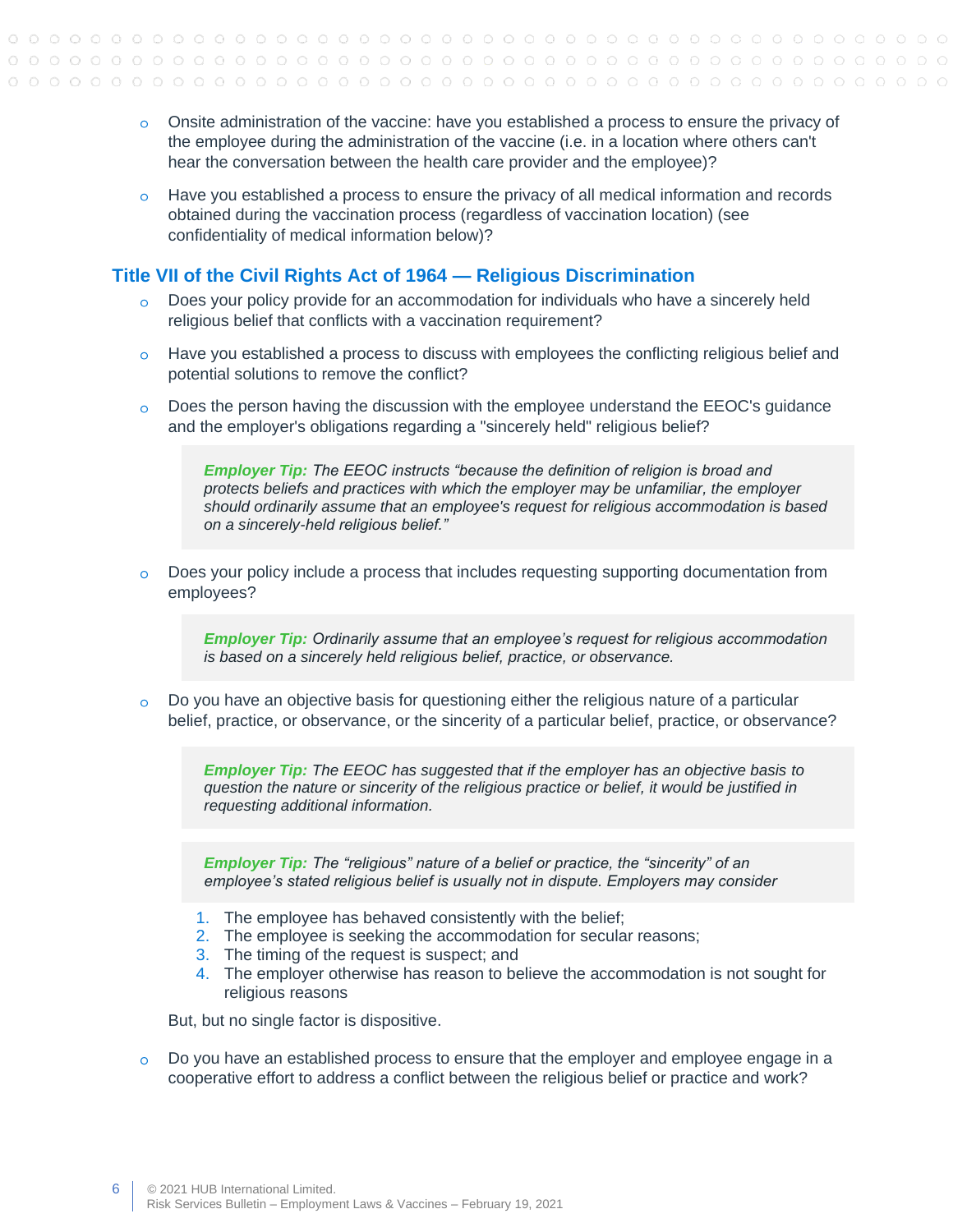$\circ$  Does the accommodation impose more than de-minimis burden on the organization?

*Employer Tip: Under Title VII, an undue hardship can include both financial and nonmonetary costs. It is important to remember that monetary costs alone may not create an undue burden on the employer. Relevant factors may include:*

- The type of workplace
- The nature of the employee's duties
- The identifiable cost of the accommodation in relation to the size and operating costs of the employer, including the monetary cost and the burden on the employer's business,
- The number of employees who need a particular accommodation
- Whether the accommodation violates or conflicts with another law

#### <span id="page-6-0"></span>**Fair Labor Standards Act — Wage and Hour Laws**

- $\overline{O}$ Will employees be required to obtain the vaccine outside of ordinary working hours?
- Will non-exempt employees receive compensation during their waiting time for the vaccine?

*Employer Tip: Employers should ensure required payment of wages under the Fair Labor Standards Act (FLSA) for time taken by employees to get vaccinated, particularly if the employer has a mandatory vaccination policy (see [29 C.F.R. § 785.43 "Time spent by an](https://www.law.cornell.edu/cfr/text/29/785.43)  [employee in waiting for and receiving medical attention on](https://www.law.cornell.edu/cfr/text/29/785.43) the premises or at the direction [of the employer during the employee's normal working hours on days when he/she is](https://www.law.cornell.edu/cfr/text/29/785.43)  [working constitutes hours worked](https://www.law.cornell.edu/cfr/text/29/785.43)*.").

*Employer Tip: It is important to also understand any state wage and hour laws law may differ or vary from the FLSA.* 

Will the employer reduce the compensation of an exempt employee for time spent waiting to  $\Omega$ receive the vaccine?

*Employer Tip: Pursuant to the FLSA, [being paid on a "salary basis"](https://www.dol.gov/sites/dolgov/files/WHD/legacy/files/fs17g_salary.pdf) means an employee regularly receives a predetermined amount of compensation each pay period on a weekly (not less than \$684 each week), or less frequent, basis. The predetermined amount cannot be reduced because of variations in the quality or quantity of the employee's work. Subject to certain and specific exceptions, an exempt employee must receive the full salary for any week in which the employee performs any work, regardless of the number of days or hours worked.*

#### <span id="page-6-1"></span>**Workers' Compensation**

Have you analyzed potential exposure under state workers' compensation laws?

*Employer Tip: if an employee becomes ill or suffers a significant adverse reaction to the vaccine, such an injury could be deemed a work-place injury compensable under workers' compensation. Employers should speak to their carrier/broker about any potential workers' compensation limitations, issues and/or concerns.*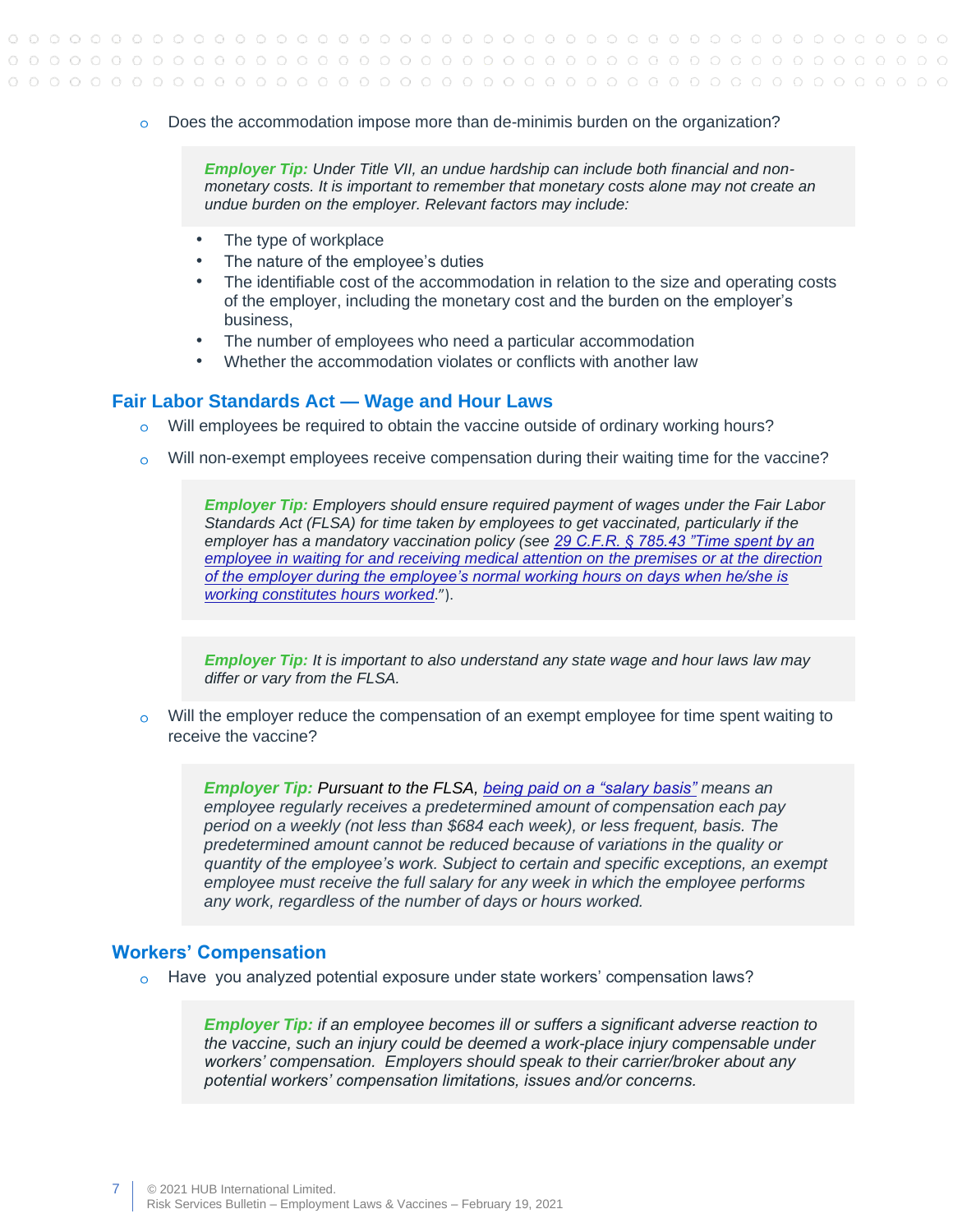#### <span id="page-7-0"></span>**Other Policy Components and Considerations**

- $\circ$  Have you excluded pregnant employees or those considering pregnancy soon from the mandate? (there is limited data regarding the vaccine and pregnant women - see CDC page HERE)
- $\circ$  Is there an anti-retaliation section to ensure that employees who request an accommodation suffer no negative repercussions?
- $\circ$  What enforcement mechanisms (for those without legal accommodations) exist and what are the consequences for noncompliance? Will employees face termination? Job reassignment? Discipline? Additional PPE requirements?
- $\circ$  Have you analyzed the legal risks associated with enforcing compliance with a mandatory program?

# <span id="page-7-1"></span>Voluntary Programs

#### <span id="page-7-2"></span>**General Compliance Considerations**

- $\overline{a}$ How will you encourage employees to get the vaccine? Will you motivate employees with incentives (see Vaccine Incentives section below)? Educate employees?
- If you offer an incentive, do you have an accommodation for employees who are not able to  $\Omega$ receive the vaccine because of an underlying ADA health condition, a sincerely held religious belief, or pregnancy that will allow them to still earn the incentive (see considerations in the "Mandatory" section)?
- Do you have controls in place to ensure that any medical questions are likewise voluntary?  $\Omega$

*Employer Tip: In voluntary program – an employee's decision to answer vaccine medical questions must be voluntary – if the employee chooses not to answer the questions then he/she likewise may opt out of receiving the vaccine?*

- Do you have controls to avoid asking employees who decline the vaccine medical  $\Omega$ questions? Or asking questions that elicit medical information?
- Do you have controls to ensure that no one retaliates against, intimidates, or threatens the  $\Omega$ employee for refusing to answer any questions or get the vaccine?
- Will you require employees to provide proof of receiving the vaccine?  $\Omega$

<span id="page-7-3"></span>*Employer Tip: Asking for proof the vaccine is not a medial inquiry under the ADA. See [EEOC Question K.3](https://www.eeoc.gov/wysk/what-you-should-know-about-covid-19-and-ada-rehabilitation-act-and-other-eeo-laws?utm_content=&utm_medium=email&utm_name=&utm_source=govdelivery&utm_term=)*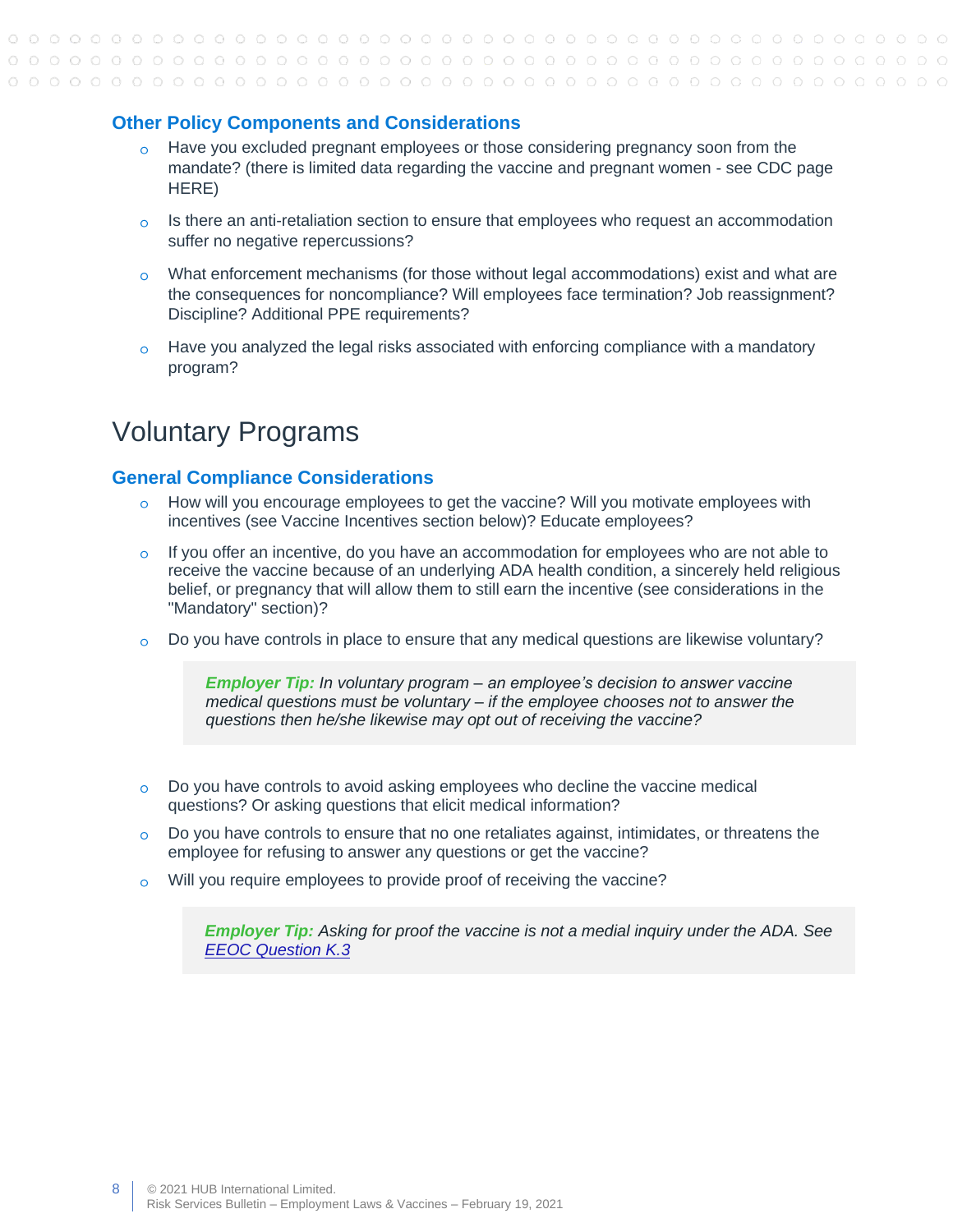## **Vaccine Administration**

- o How will you administer the vaccine in a voluntary program?
- Will you offer the vaccines on-site? Have you analyzed the pros and cons associated with  $\circ$ administering vaccines on-site?

*Employer Tip: Vaccines administered on-site will trigger the employer's ADA medical inquiry and confidentiality obligations with respect to anyone who receives the vaccines and must answer related medical questions.*

Will employees receive the vaccine from a third-party not contracted by the employer does  $\Omega$ not trigger the employer obligations under the ADA so long as the employer does not engage in medical inquiries.

*Employer Tip: Vaccines administered by a third-party not contracted by the employer does not trigger the employer obligations under the ADA so long as the employer does not engage in medical inquiries.*

# <span id="page-8-0"></span>Other Policy Considerations

#### <span id="page-8-1"></span>**Medical Confidentiality**

- $\circ$  Have you developed processes and procedures to ensure employee medical information remains confidential?
- Does your policy ensure that employee medical information will be limited to only those who  $\Omega$ "need to know"?

*Employer Tip: "Need to know" is very strictly constructed; however, there are limited exceptions to the "need to know" standard:*

- *Supervisors and managers may be told about necessary restrictions on the work or duties of the employee and about necessary accommodations.*
- *First aid and safety personnel may be told if the disability might require emergency treatment.*
- *Government officials investigating compliance with the ADA must be given relevant information on request.*
- <span id="page-8-2"></span>Will you store the employee medical information in a secured sperate file from the personnel  $\overline{O}$ file?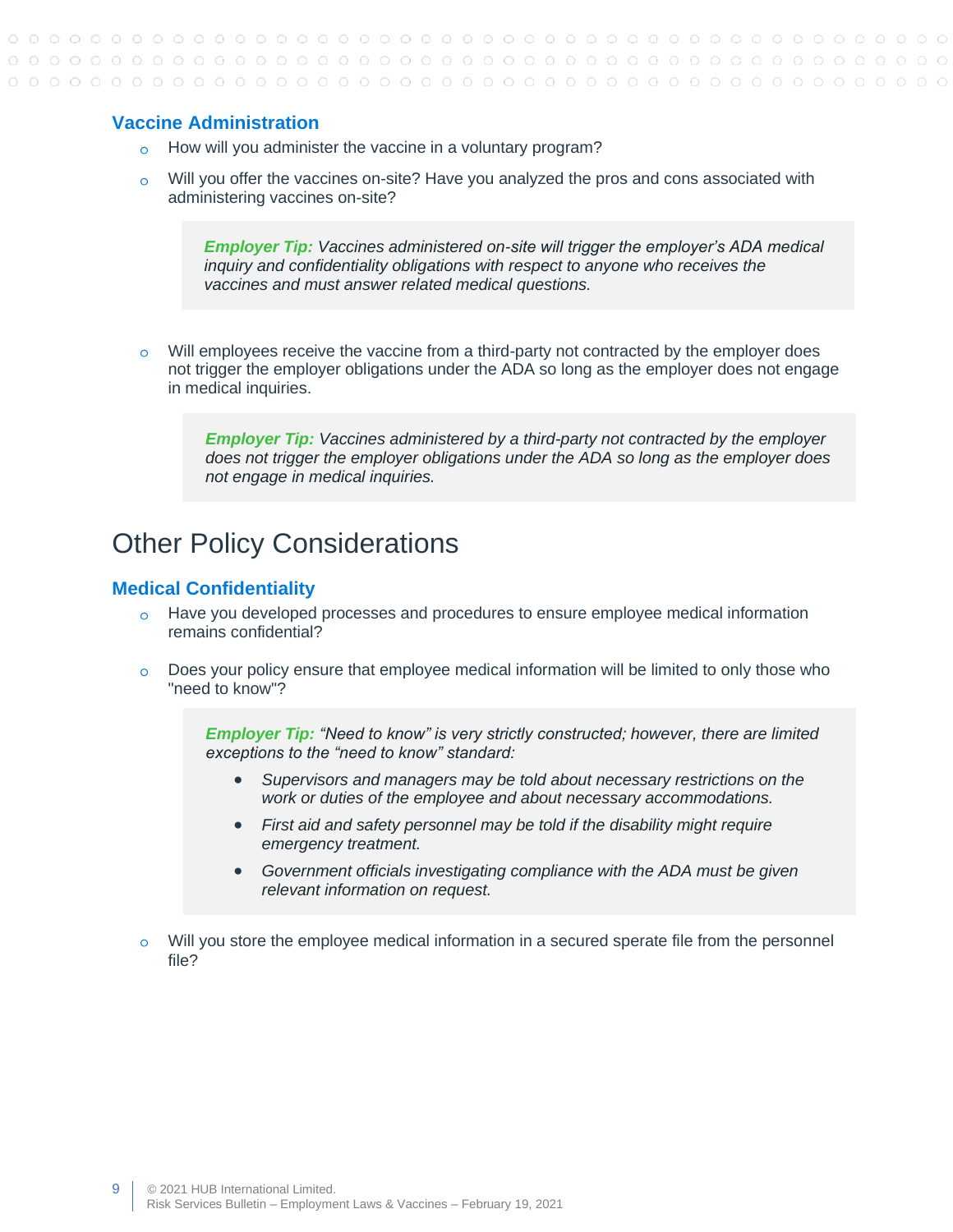#### **State Requirements**

- $\overline{O}$ Does your state allow mandatory vaccination policies?
- Does your industry require vaccines? For certain industries or professions?  $\Omega$
- $\circ$  Is your business considered essential for vaccine distribution purposes by the state(s) where you have employees?
- $\Omega$ Does your state allow employers to register its employees for the vaccine or must employees register individually?

#### <span id="page-9-0"></span>**[Genetic Information Nondiscrimination Act \(GINA\)](https://www.eeoc.gov/statutes/genetic-information-nondiscrimination-act-2008)**

Do any of your vaccine screening questions include questions that elicit genetic information (for example, questions regarding family members' medical histories or immune systems)?

> *Employer Tip: "According to the EEOC's COVID-19 guidance, GINA is not implicated when an employer administers a COVID-19 vaccine to employees or requires employees to provide proof that they received a COVID-19 vaccine.*

Have you provided GINA Safe Harbor Notice?  $\circ$ 

> *Employer Tip: "GINA's regulations provide sample safe harbor language for employers that request information about an employee's own medical condition:*

*The Genetic Information Nondiscrimination Act of 2008 (GINA) prohibits employers and other entities covered by GINA Title II from requesting or requiring genetic information of an individual or family member of the individual, except as specifically allowed by this law. To comply with this law, we are asking that you not provide any genetic information when responding to this request for medical information. "Genetic information" as defined by GINA, includes an individual's family medical history, the results of an individual's or family member's genetic tests, the fact that an individual or an individual's family member sought or received genetic services, and genetic information of a fetus carried by an individual or an individual's family member or an embryo lawfully held by an individual or family member receiving assistive reproductive services. [29 C.F.R. §1635.8\(b\)\(1\)\(i\)\(B\).](https://www.law.cornell.edu/cfr/text/29/1635.8)*

<span id="page-9-1"></span>Have you had outside employment law counsel review your medical questionnaires to  $\Omega$ ensure they are compliant with ADA? GINA? Other state laws?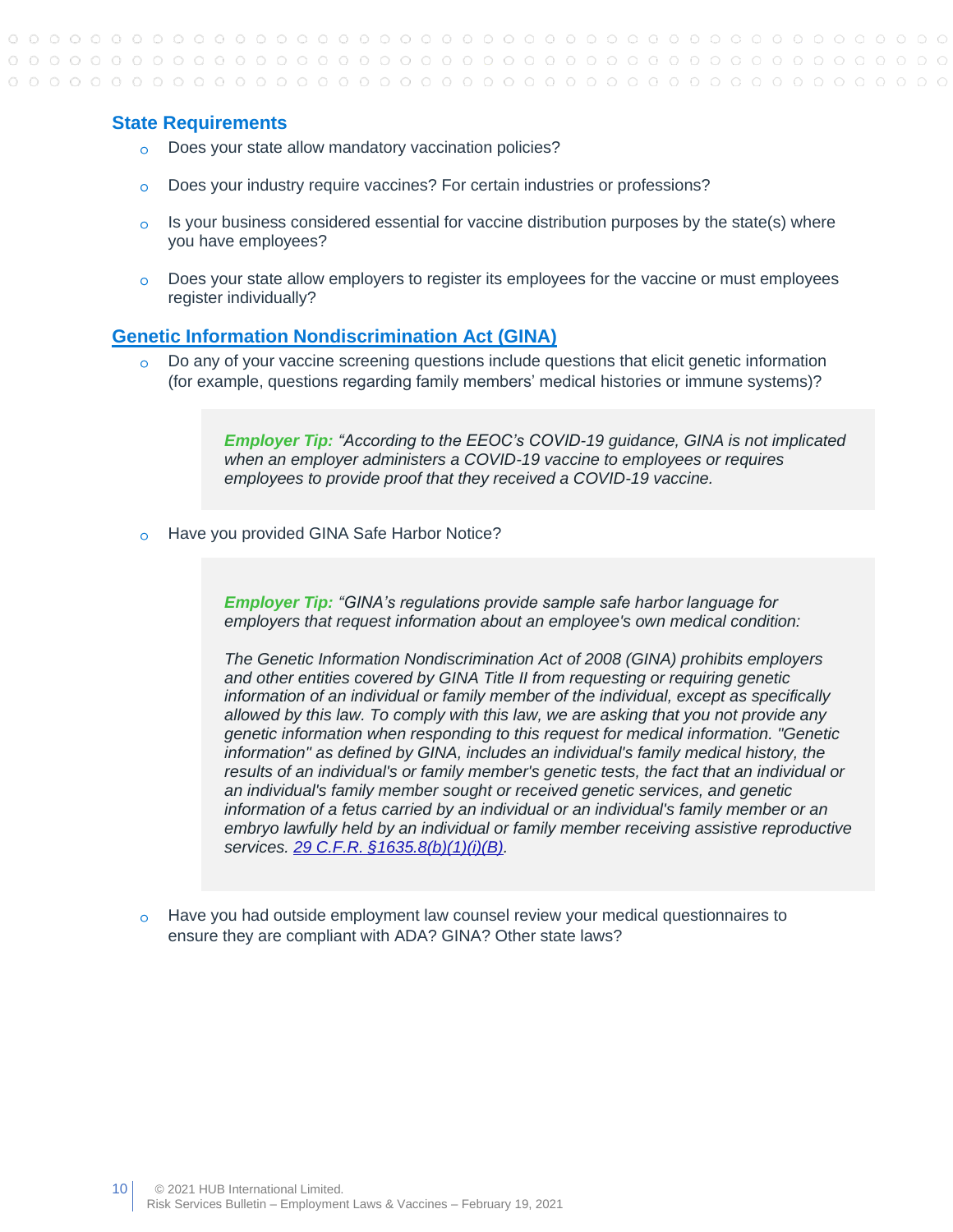## **Vaccine Delivery**

- o Who will pay for the vaccine?
- $\circ$  If the employer is paying for the vaccine, how will it make payment? Will the group health plan bear the cost for those enrolled, or will expenses run through another cost center, such as a wellness or safety program?
- What is the process for scheduling the vaccine? At the employee's convenience? Based on  $\Omega$ needs and demands of the employee's position/department? During work hours/not during work hours?
- $\circ$  Do you have a safety protocol and contingency program for vaccine shortages or delays?
- $\circ$  Have you established vaccine schedules to ensure that you minimize the impact to department operations in the event employees experience vaccine side-effects?

#### <span id="page-10-0"></span>**Employee Communication**

- How will you promote and communicate about the vaccines? What vaccine education and informational resources will you make available and how may employees obtain them?
- $\circ$  Where will the vaccines be administered? If they are administered onsite, can you ensure the employee's privacy? Will it be a convenient/easily accessible location?

# <span id="page-10-1"></span>**Vaccine Incentives**

Will you provide financial or other incentives to individual employees to receive the  $\overline{O}$ vaccination?

> *Employer Tip: It is currently unclear what level of incentive would be considered voluntary under ADA wellness plan guidelines.*

*Employer Tip: Employers offering an incentive should offer the incentive across the organization to all eligible employees and not as part of the health or wellness plan. Likewise, employers offering an incentive should review the program with outside counsel.*

#### <span id="page-10-2"></span>**Workers' Compensation and Side Effects**

- $\circ$  Have you discussed any workers' compensation considerations with your broker and/or carrier?
- $\circ$  Have you discussed your vaccination plan with your broker/carrier to determine the impact it may have, if any, on your workers' compensation coverage?